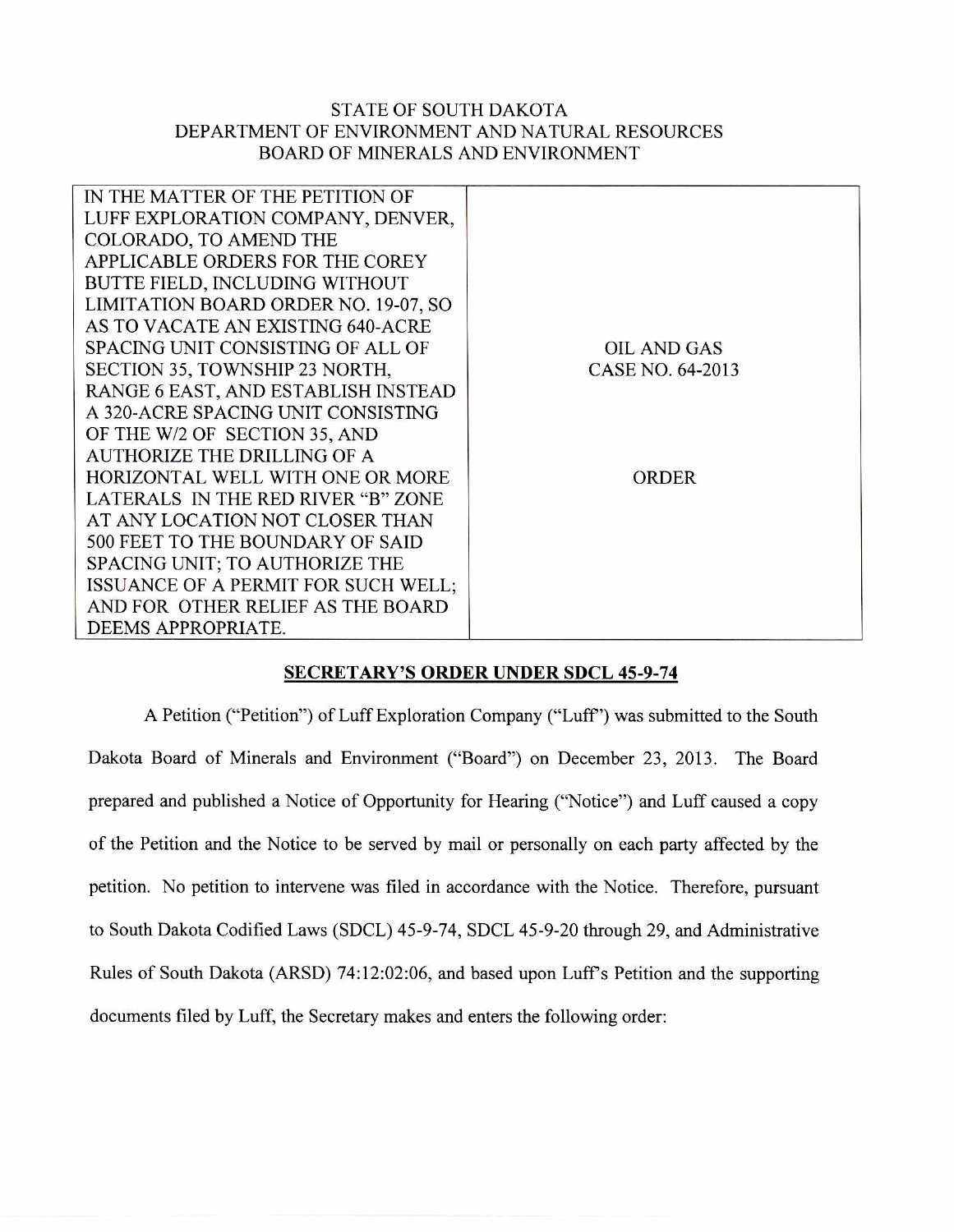Luff represents the owners of interests in the oil and gas leasehold estate in all or portions of Section 35, Township 23 North, Range 6 East, Harding County, South Dakota.

Pursuant to Order No. 19-07, all of said Section 35 constitutes a 640-acre spacing unit for the Corey Butte Field.

The Carla 1-35H well was drilled as a horizontal well in a northeasterly direction from a location in the SW/4 of Section 35 and produced approximately 1,334 barrels of oil from the Red River "B" pool and has not produced oil or gas since 2008.

Luff's geologic interpretation of the area, as confirmed by results from drilling the Carla 1-35H well, indicates that the northeast portion of Section 35 is substantially lower structurally than the southwest portion of the section. As a result, the Carla 1-35H well had a substantially higher water cut than other wells in the area.

Luff intends to reenter the Carla 1-35H well, plug a portion of the existing lateral with cement, and side-track the well by drilling a new lateral in a northerly direction across the W/2 of Section 35, and thereby avoid the structurally lower reservoir in the northeast portion of the section. Correlative rights of all owners would be better protected by a 320-acre spacing unit consisting of the W/2 of said Section 35 for the side-tracked lateral as described in Luff's exhibits.

Such a spacing unit is not smaller than the maximum area that can be efficiently and economically drained by the proposed side-tracked well and the size, shape and location of the spacing unit will result in the efficient and economic development of the pool as a whole.

## **IT IS THEREFORE ORDERED**

A. The 640-acre spacing unit consisting of all of Section 35, Township 23 North, Range 6 East, Harding County, South Dakota, is hereby vacated and a new spacing unit for the